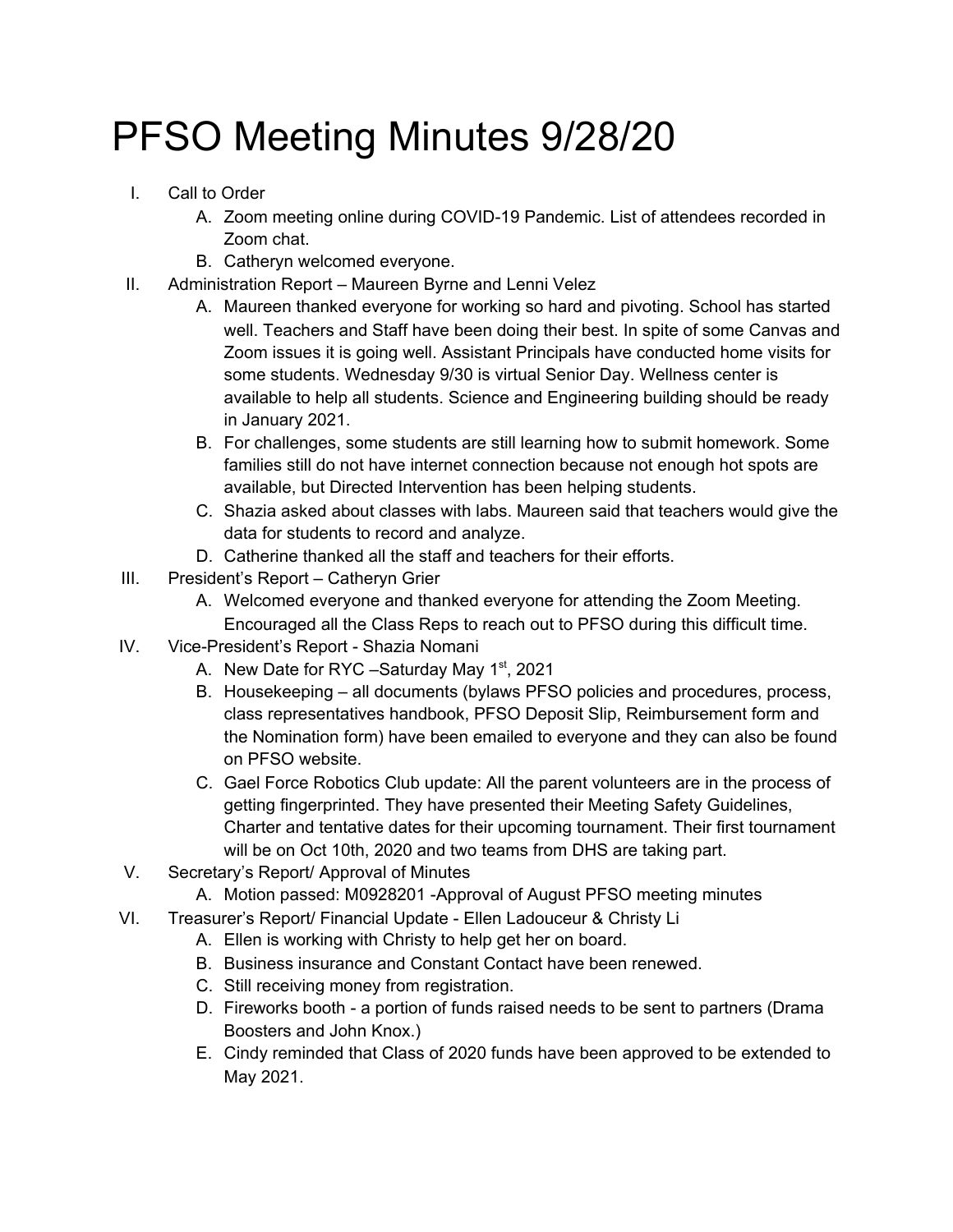- F. Wendy asked about rules for fundraising. She noted that the Pop-up Shop was parent-led, but some students posted on social media. Lenni clarified that as long as students are involved in organizing the event, then the money that is raised should go to ASB. Also, although the Invitationals involve students from many other schools putting on shows, the event is organized by Music Boosters.
- G. Kimberly asked why Classes were not allowed to design and sell T-shirts to raise funds. Michael said that this was to avoid a conflict of interest with the Class shirts sold by ASB, but Classes were welcome to sell other items, and that students had lots of ideas they could share. Maureen noted that other groups such as Athletic Boosters already sold apparel as well. Laurel said that the senior privilege of selling apparel was part of the senior experience. Michael also pointed out that ASB was not making money off the Spirit Packs because the focus this year was on creating experiences for the kids, rather than raising funds. Lenni noted that groups should pace and scope their fundraising so as not to have a big budget surplus at the end of the year.
- VII. ASB Michael D'Ambrosio, Megan Nguyen and Eddie Padnos
	- A. Elections have been completed. Runoffs were held for 2 positions. Just had the first Student Council meeting.
	- B. Other activities: A Tick Tock competition was held between the Classes for fun during virtual learning. There is also a talk show and a magazine.
	- C. A new website for clubs was created. Now building a new Dub Lead website. A one-stop shop for clubs, the leadership magazine, etc.
	- D. The Leadership class is full of energy, enthusiasm and ideas. Michael invited anyone who wanted to see them in action.
	- E. 3,700 Diversity T-shirts have been ordered. \$13,500 was raised. Now working with admin to arrange pick up, and also with the Golden State Warriors. Acacia has been doing an amazing job.
- VIII. Funding Requests None
- IX. Class Reports
	- A. Class of 2020
		- 1. Still waiting to get \$37,000 back from 2 vendors. Planning for a possible reunion in summer for Class of 2020 in place of cancelled senior events.
		- 2. Class of 2020 funds is still in the PFSO account. Please keep parent reps in the loop, using the same Class of 2020 email.
	- B. Class of 2021
		- 1. All dates for Senior events have been confirmed, but still waiting to see if the events can take place.
		- 2. Santa Cruz Boardwalk confirmed for Grad Night but no deposit until confirmed.
		- 3. Good turn out at Board and Brush Night in Livermore
		- 4. About 100 senior yard signs are still available for sale.
	- C. Class of 2022
		- 1. Double Good Popcorn fundraiser did very well. \$2,800 net revenue over 4 days. Highly recommended.